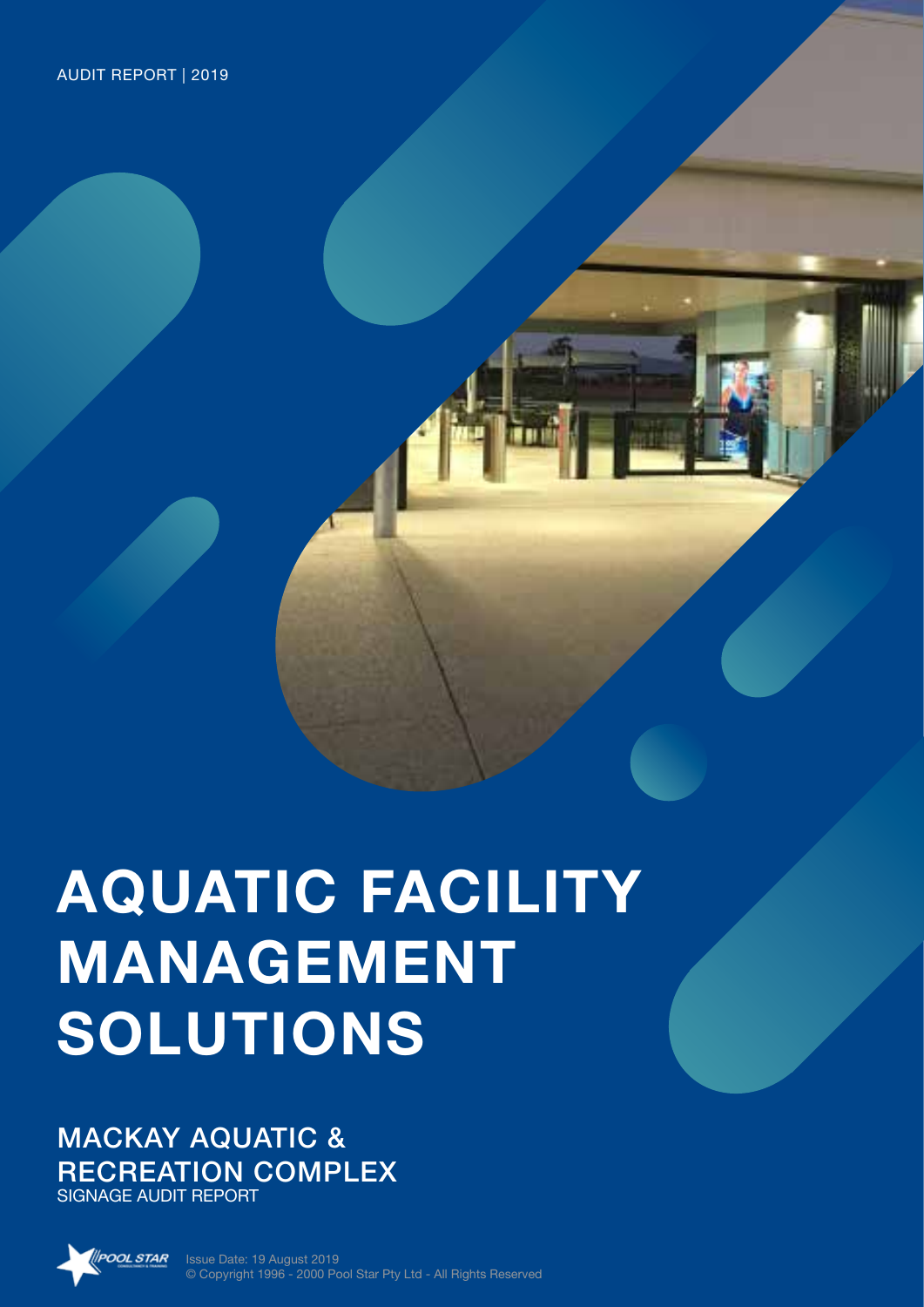### **POOL STAR PTY LTD**

PO Box 3158 Birkdale QLD 4159 ABN: 14 112 108 666

### **CONTACT:**

Les Mole Managing Director les@vici.com.au

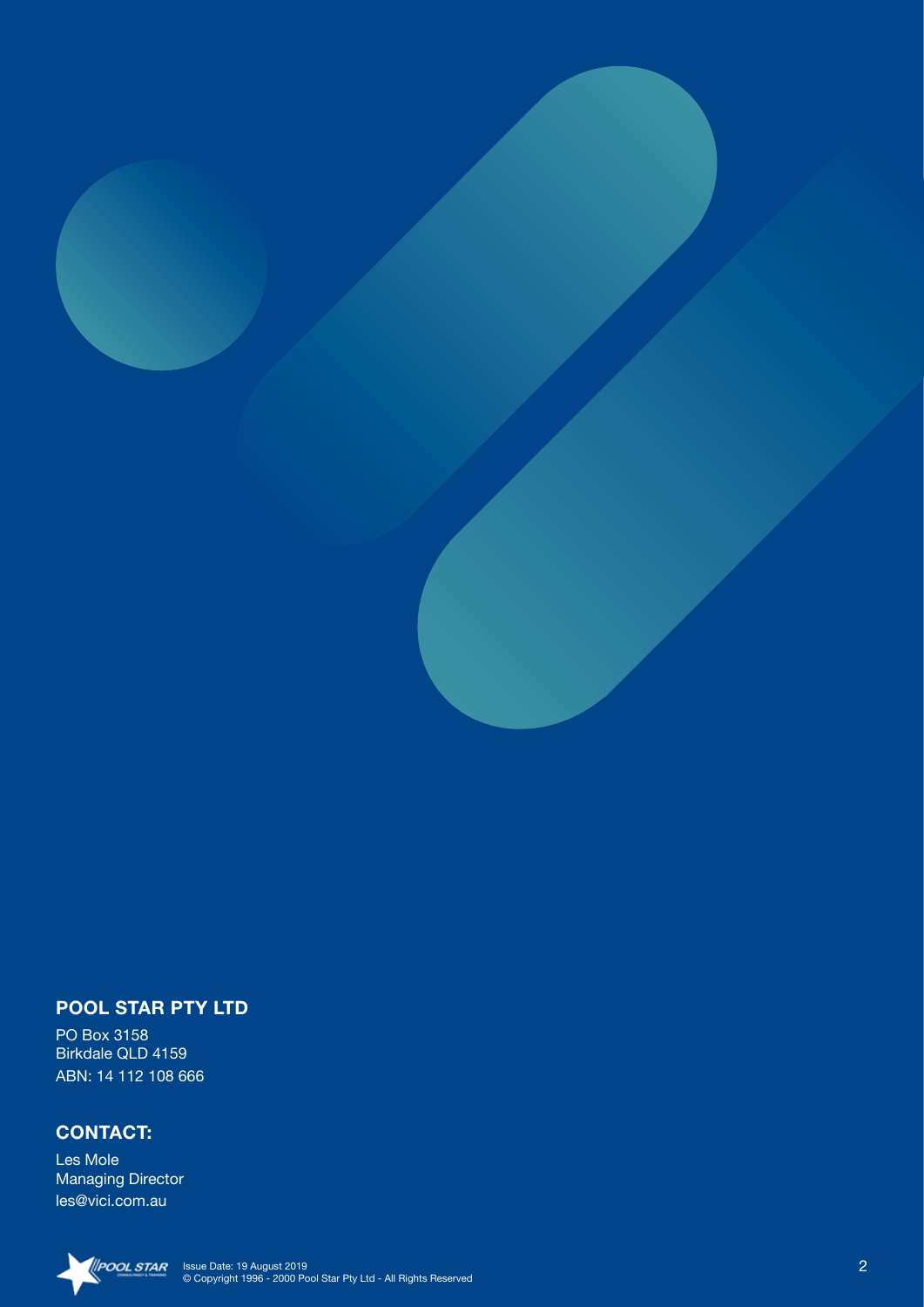# *CONTENTS*

| <b>MACKAY AQUATIC &amp; RECREATION COMPLEX</b> | 4              |
|------------------------------------------------|----------------|
| <b>LOCATION AND OPENING HOURS</b>              | $\overline{5}$ |
| <b>FACILITY AUDIT</b>                          | 6              |
| <b>SIGNAGE - GENERAL INFORMATION</b>           | 6              |
| <b>DIAMONDS OR TRIANGLES</b>                   | 7              |
| <b>MOUNTING HEIGHTS OF SIGNS</b>               | 7              |
| <b>SIGN HEIGHT AND VIEWING DISTANCE</b>        |                |

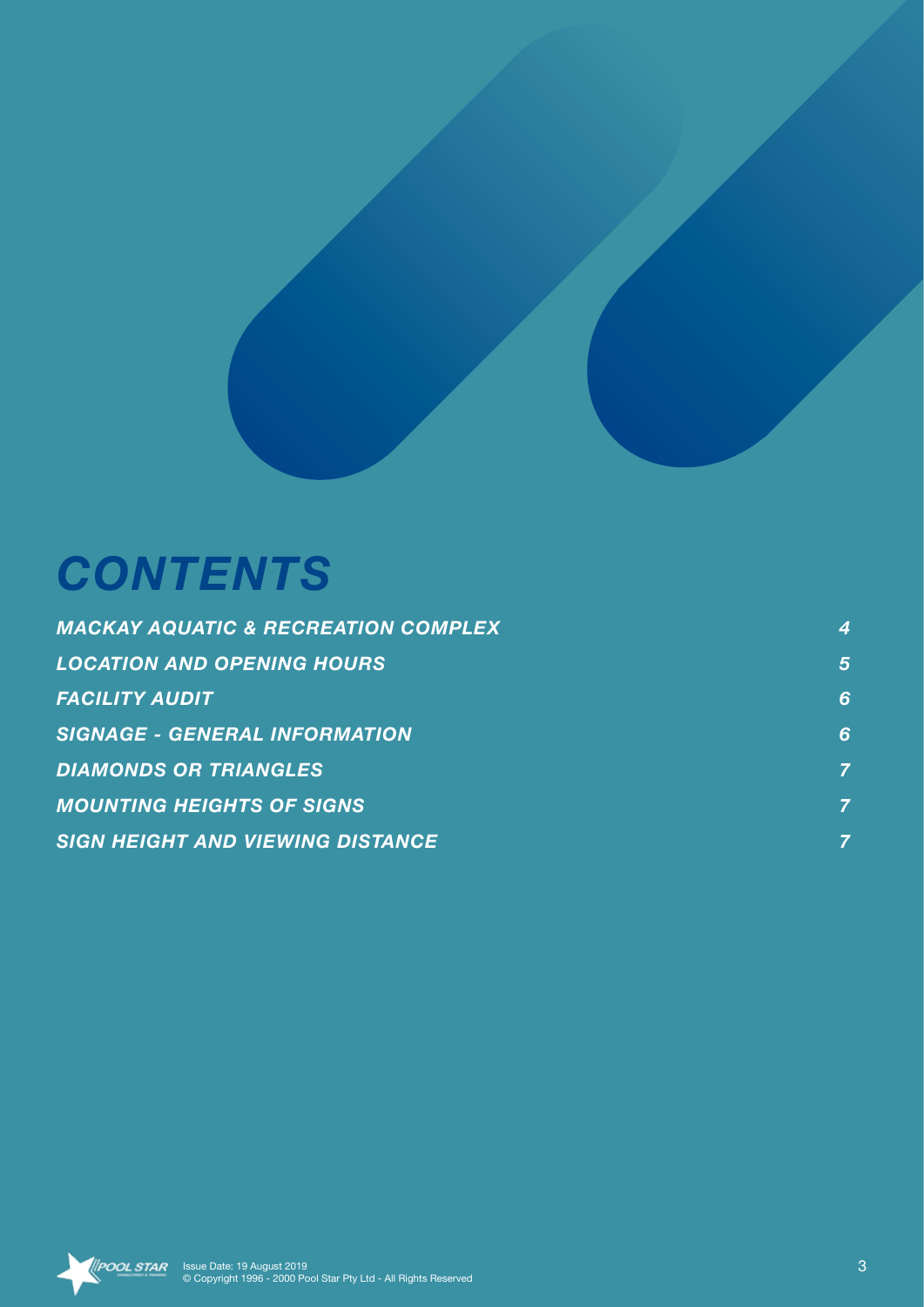

# *MACKAY AQUATIC & RECREATION COMPLEX*

### **FACILITIES**

• 50m FINA pool with heating, 10 lanes with disability access, 2m constant depth

• 25m warm up pool with heating and cover, six lanes with disability ramp, 1.35m to 1.1m depth

• 15m learn-to-swim pool with heating and cover, five lanes with disability ramp, 1.1m to 0.9m depth

- Lighting to 100lux
- Grassed future splash area
- Aquatics café and reception/admin facilities
- Event control room and multipurpose space

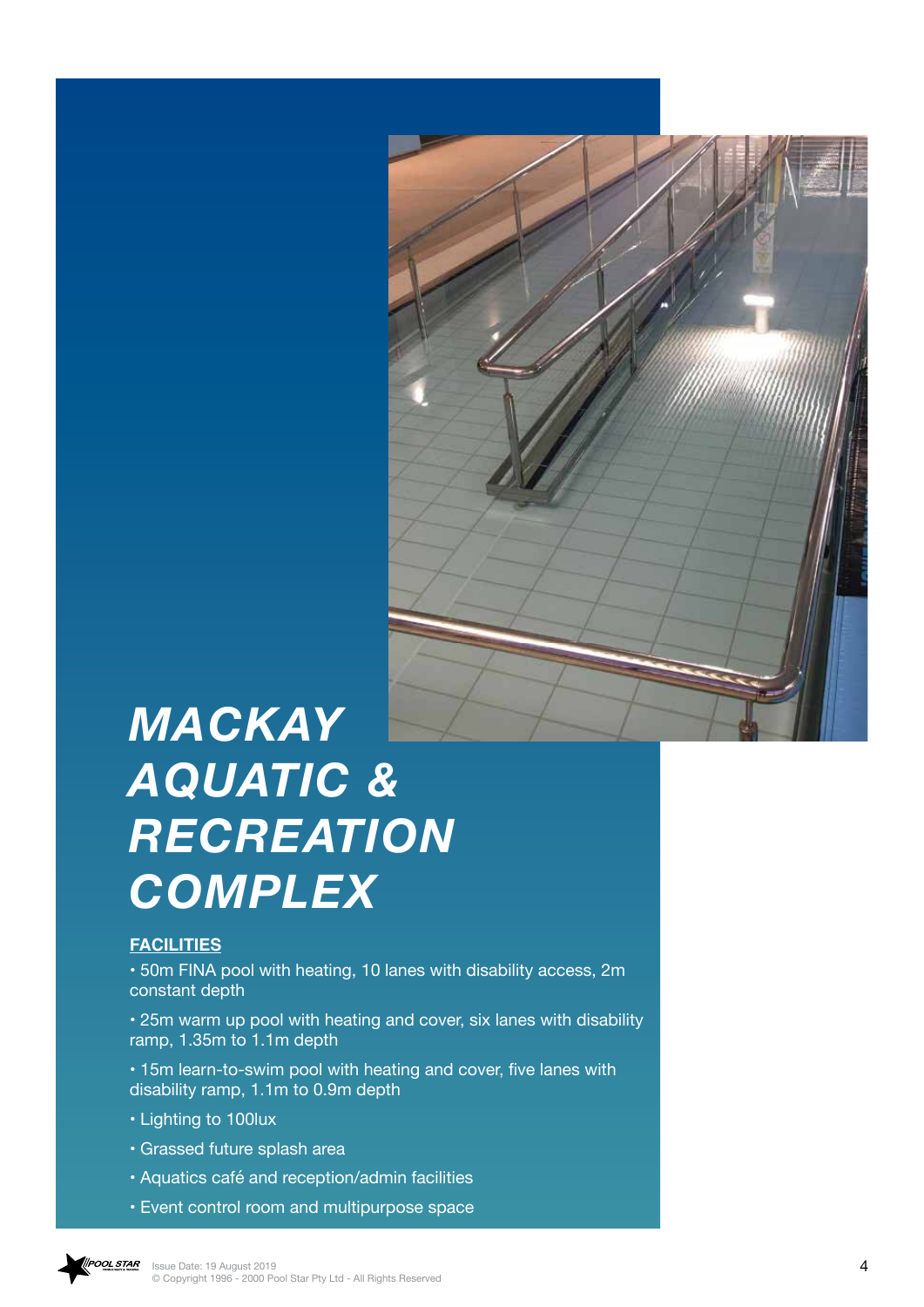

## *LOCATION AND OPENING HOURS*

193 Boundary Road Ooralea QLD 4740

- Monday Friday: 5:30am 8pm
- Saturday: 6am 6pm
- •Sunday: 8am 6pm

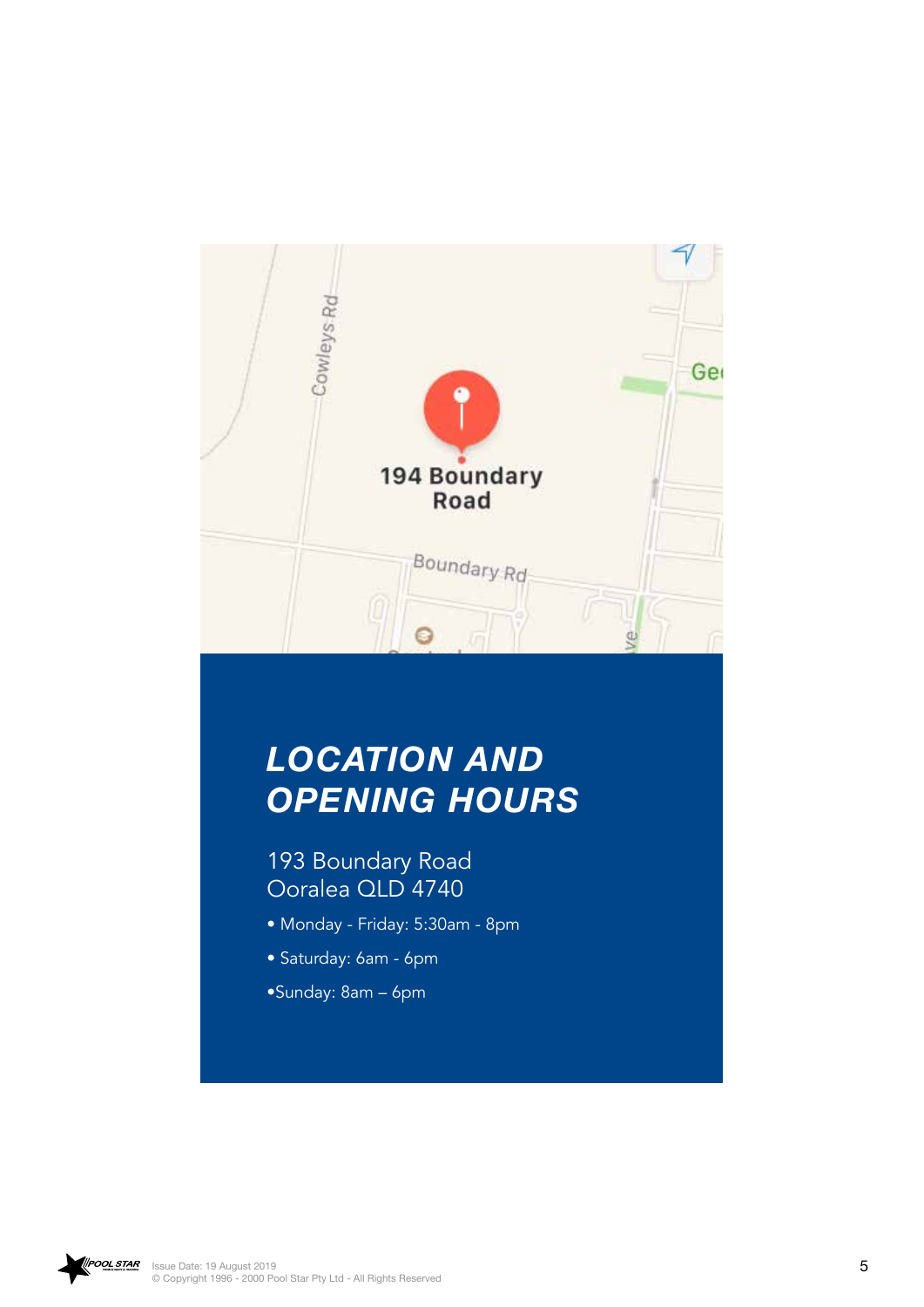

# *FACILITY AUDIT*

A facility signage audit was conducted at the facility on the 9th August 2019.

# *SIGNAGE ‑ GENERAL INFORMATION*

Signs are intended to perform the function of impairing information to the public that would otherwise require the presence of a staff member. Appropriate signage should allow a person to make an informed decision about entering / using an aquatic environment under the control of the owner or operator of that Aquatic Facility.

In a legal sense courts have generally considered that the failure to provide appropriate information by way of a sign deprives the plaintiff of the opportunity to consider their actions/reactions to the physical circumstances surrounding them.

The law suggests that if it is 'reasonably foreseeable' that a person might suffer some sort of loss or harm because something someone else has done, then that person is owed a duty of care.

Legally the benefit of a sign is that it brings the 'foreseeable risk' to the attentions of the persons at that location. It is supposed to 'add to the knowledge of the person who views the signs. If the person then elects to enter the area or participate in the activity and suffers injury as a result of the risk about which the warning symbol relates, then arguably the owner or operator of an aquatic facility has satisfied its duty of care and no liability should be attached to it. However, the sign must be appropriate to the situation and placed in an appropriate location to satisfy that duty of care.